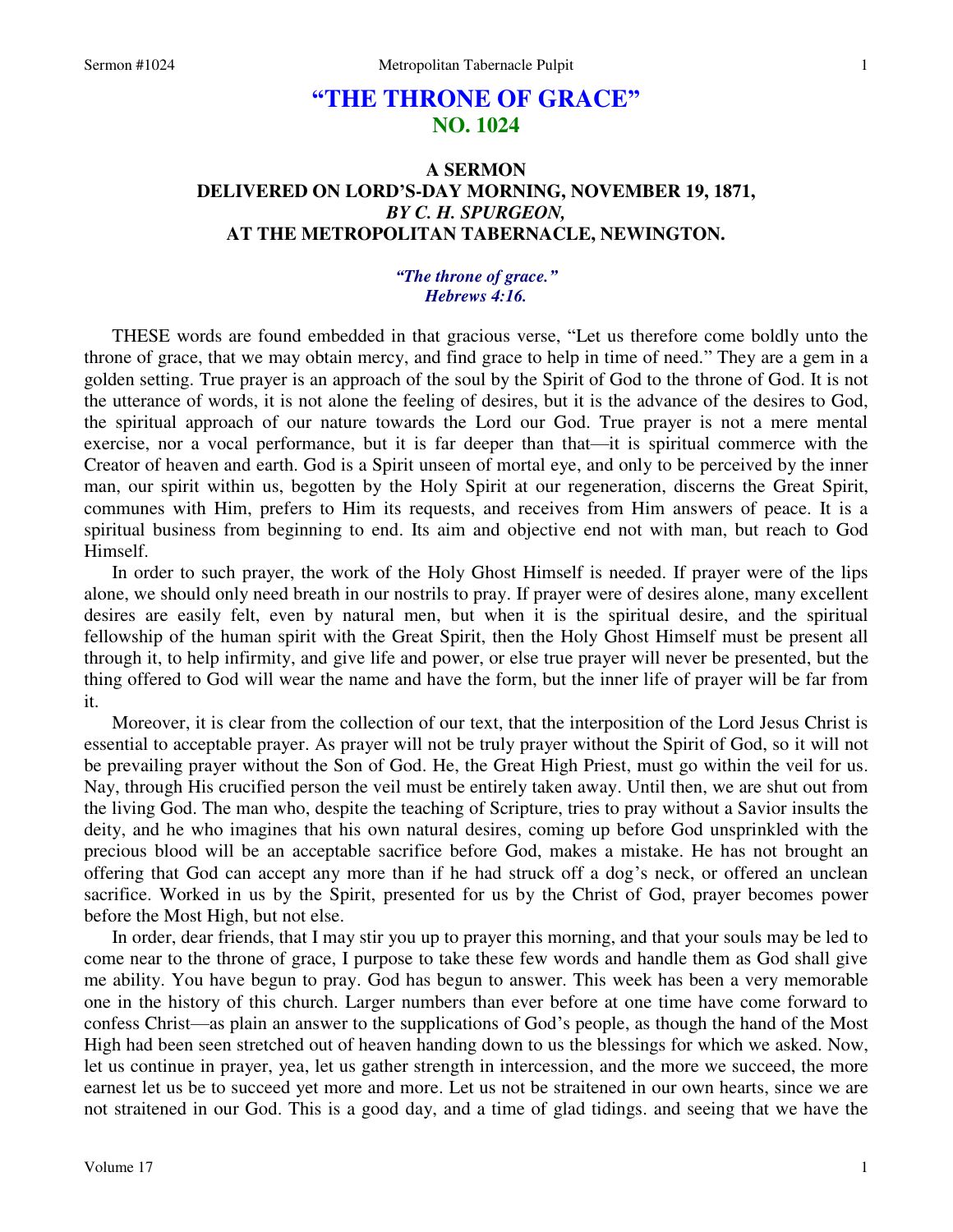King's ear, I am most anxious that we should speak to Him for thousands of others, that they also, in answer to our pleadings, may be brought nigh to Christ.

In trying to explore the text this morning, I shall take it thus: First, *here is a throne.* Then, secondly, *here is grace.* Then we will put the two together, and we shall see grace on a throne, and putting them together in another order, we shall see *sovereignty manifesting itself, and resplendent in grace*.

**I.** Our text speaks of A THRONE, "The throne of grace."

God is to be viewed in prayer as our Father, that is the aspect which is dearest to us, but still we are not to regard Him as though He were such as we are, for our Savior has qualified the expression, "Our Father," with the words, "who art in heaven." And close at the heels of that condescending name, in order to remind us that our Father is still infinitely greater than ourselves, He has bid us say, "Hallowed be your name, Your kingdom come," so that our Father is still to be regarded as a King. And in prayer we come not only to our Father's feet, but we come also to the throne of the Great Monarch of the universe. The mercy seat is a throne, and we must not forget this.

If prayer should always be regarded by us as an entrance into the courts of the royalty of heaven, if we are to behave ourselves as courtiers should in the presence of an illustrious majesty, then we are not at a loss to know the right spirit in which to pray. If in prayer we come to a throne, it is clear that our spirit should, in the first place, be one of *lowly reverence.* It is expected that the subject in approaching to the king should show forth homage and honor. The pride that will not own the king, the treason which rebels against the sovereign will should, if it be wise, avoid any near approach to the throne. Let pride bite the curb at a distance. Let treason lurk in corners, for only lowly reverence may come before the king when he sits clothed in his robes of majesty. In our case, the King before whom we come is the highest of all monarchs, the King of kings, the Lord of lords. Emperors are but the shadows of His imperial power. They call themselves kings by right divine, but what divine right have they? Common sense laughs their pretensions to scorn.

The Lord alone has divine right, and to Him only does the kingdom belong. He is the blessed and only potentate. They are but nominal kings, to be set up, and put down at the will of men, or the decree of providence, but He is Lord alone, the Prince of the kings of the earth.

#### *"He sits on no precarious throne, Nor borrows leave to be."*

My Heart, be sure that you prostrate yourself in such a presence. If He be so great, place your mouth in the dust before Him, for He is the most powerful of all kings. His throne has sway in all worlds. Heaven obeys Him cheerfully. Hell trembles at His frown and earth is compelled to yield Him homage willingly or unwillingly. His power can make or can destroy. To create or to crush either is easy enough to Him. My soul, be sure that when you draw near to the Omnipotent, who is as a consuming fire, you put your shoes from off your feet, and worship Him with lowliest humility.

Besides, He is the most holy of all kings. His throne is the great white throne, unspotted and clear as crystal. "The heavens are not pure in his sight, and he charged his angels with folly," and you, a sinful creature, with what lowliness should you draw nigh to Him? Familiarity there may be, but let it not be unhallowed. Boldness there should be, but let it not be impertinent. Still you are on earth and He in heaven. Still you are a worm of the dust, a creature crushed before the moth, and He the Everlasting. Before the mountains were brought forth He was God, and if all created things should pass away again, yet still were He the same. My brethren, I am afraid we do not bow as we should before the Eternal Majesty, but henceforth, let us ask the Spirit of God to put us in a right frame, that every one of our prayers may be a reverential approach to the Infinite Majesty above.

A throne, and therefore in the second place, to be approached with *devout joyfulness.* If I find myself favored by divine grace to stand amongst those favored ones who frequent His courts, shall I not feel glad? I might have been in His prison, but I am before His throne. I might have been driven from His

2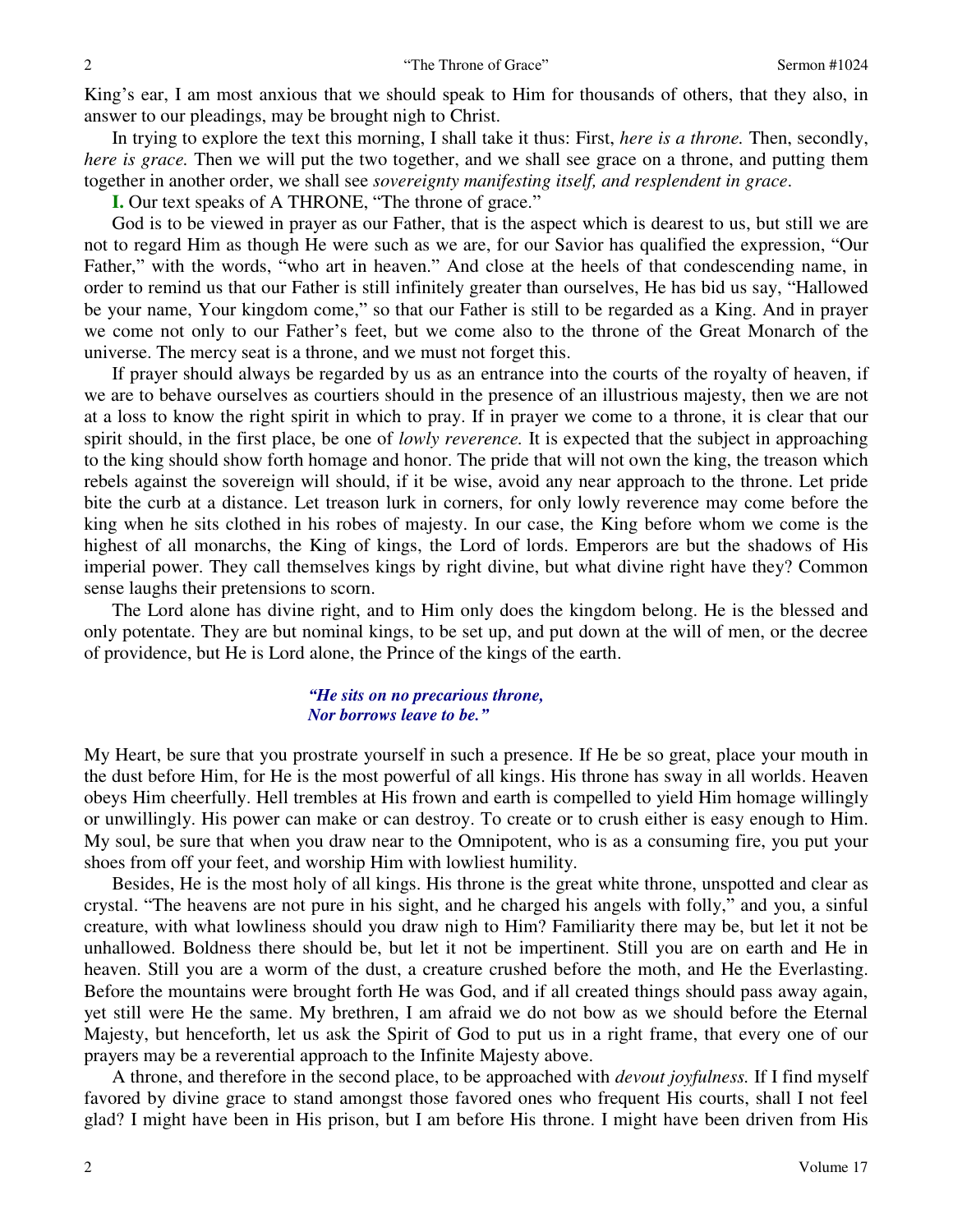#### Sermon #1024 "The Throne of Grace"

presence forever, but I am permitted to come near to Him, even into His royal palace, into His secret chamber of gracious audience. Shall I not be thankful? Shall not my thankfulness ascend into joy, and shall I not feel that I am honored, that I am made the recipient of great favors when I am permitted to pray? Why is your countenance sad, O suppliant, when you stand before the throne of grace? If you were before the throne of justice to be condemned for your iniquities, your hands might well be on your loins, but now you are favored to come before the King in His silken robes of love, let your face shine with sacred delight. If your sorrows are heavy, tell them unto Him, for He can relieve them. If your sins are multiplied, confess them, for He can forgive them. O you courtiers in the halls of such a monarch, be exceeding glad, and mingle praises with your prayers.

It is a throne, and therefore, in the third place, whenever it is approached, it should be with *complete submission*. We do not pray to God to instruct Him as to what He ought to do, neither for a moment must we presume to dictate the line of the divine procedure. We are permitted to say to God, "Thus and thus would we have it," but we must evermore add, "But seeing that we are ignorant and may be mistaken—seeing that we are still in the flesh, and therefore may be actuated by carnal motives—not as we will, but as You will."

Who shall dictate to the throne? No loyal child of God will for a moment imagine that he is to occupy the place of the King, but he bows before Him, who has a right to be Lord of all, and though he utters his desire earnestly, vehemently, persistently, and pleads and pleads again, yet it is evermore with this needful reservation, "Your will be done, my Lord, and if I ask anything that is not in accordance therewith, my inmost will is that You would be good enough to deny Your servant. I will take it as a true answer if You refuse me, if I ask that which seems not good in Your sight."

If we constantly remembered this, I think we would be less inclined to push certain suits before the throne, for we should feel, "I am here in seeking my own ease, my own comfort, my own advantage, and peradventure, I may be asking for that which would dishonor God, therefore will I speak with the deepest submission to the divine decrees."

But brethren, in the fourth place, if it is a throne, it ought to be approached with enlarged expectations. Well does our hymn put it,

## *"You are coming to a King: Large petitions with you bring."*

We do not come, as it were, in prayer only to God's treasury where He dispenses His favors to the poor, nor do we come to the back door of the house of mercy to receive the broken scraps, though that is more than we deserve. To eat the crumbs that fall from the Master's table is more than we could claim. But when we pray, we are standing in the palace, on the glittering floor of the great King's own reception room, and thus we are placed upon a vantage ground. In prayer we stand where angels bow with veiled faces. There, even there, the cherubim and seraphim adore, before that selfsame throne to which our prayers ascend. And shall we come there with stunted requests, and narrow and contracted faith? Nay, it becomes not a king to be giving away pence and groats, He distributes pieces of broad gold. He scatters not as poor men must, scraps of bread and broken meat, but He makes a feast of fat things, of fat things full of marrow, of wines on the lees well-refined.

When Alexander's soldier was told to ask what he would, he did not ask for little after the nature of his own merits, but he made such a heavy demand that the royal treasurer refused to pay it, and put the case to Alexander, and Alexander in right kingly sort replied, "He knows how great Alexander is, and he has asked as from a king. Let him have what he requests."

Take heed of imagining that God's thoughts are as your thoughts, and His ways as your ways. Do not bring before God stinted petitions and narrow desires, and say, "Lord, do according to these," but remember, as high as the heavens are above the earth, so high are His ways above your ways, and His thoughts above your thoughts. Ask therefore after a God-like sort, ask for great things, for you are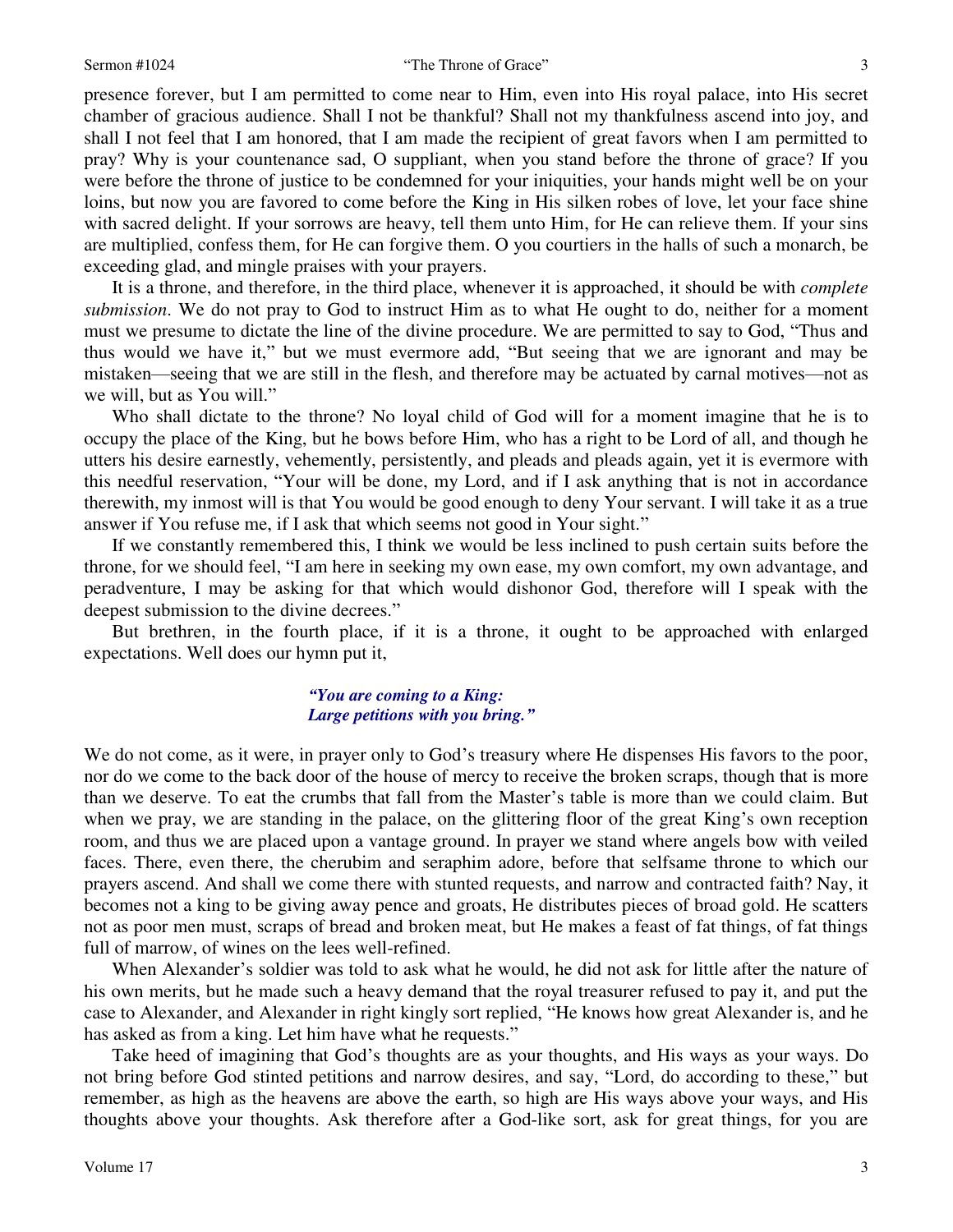before a great throne. Oh that we always felt this when we came before the throne of grace, for then He would do for us exceeding abundantly above what we ask or even think.

And beloved, I may add in the fifth place, that the right spirit in which to approach the throne of grace is that of *unstaggering coincidence*. Who shall doubt the King? Who dares impugn the imperial word? It was well-said that if integrity were banished from the hearts of all mankind besides, it ought still to dwell in the hearts of kings. Shame on a king if he can lie. The poorest beggar in the streets is dishonored by a broken promise, but what shall we say of a king if his word cannot be depended upon?

Oh shame upon us, if we are unbelieving before the throne of the King of heaven and earth. With our God before us in all His glory, sitting on the throne of grace, will our hearts dare to say we mistrust Him? Shall we imagine either that He cannot, or will not, keep His promise? Banished be such blasphemous thoughts, and if they must come, let them come upon us when we are somewhere in the outskirts of His dominions, if such a place there is, but not in prayer, when we are in His immediate presence, and behold Him in all the glory of His throne of grace. There, surely, is the place for the child to trust its Father, for the loyal subject to trust his monarch, and therefore far from it be all wavering or suspicion. Unstaggering faith should be predominant before the mercy seat.

Only one other remark upon this point, and that is, if prayer is coming before the throne of God, it ought always to be conducted with the *deepest sincerity,* and in the spirit which makes everything real. If you are disloyal enough to despise the King, at least for your own sake, do not mock Him to His face, and when He is upon His throne, if you dare repeat holy words anywhere without heart, let it not be in JEHOVAH's palace.

If a person should ask for audience with royalty, and then should say, "I scarce know why I have come. I do not know that I have anything very particular to ask. I have no very urgent suit to press," would he not be guilty both of folly and baseness? As for our great King, when we venture into His presence, let us have an errand there.

As I said the other Sabbath, let us beware of playing at praying. It is insolence towards God. If I am called upon to pray in public, I must not dare to use words that are intended to please the ears of my fellow-worshippers, but I must realize that I am speaking to God Himself, and that I have business to transact with the great Lord. And in my private prayer, if when I rise from my bed in the morning, I bow my knees and repeat certain words, or when I retire to rest at night and go through the same regular form, I rather sin than do anything that is good, unless my very soul does speak to the Most High.

Do you think that the King of heaven is delighted to hear you pronounce words with a frivolous tongue and a thoughtless mind? You know Him not. He is a Spirit, and they who worship Him must worship Him in spirit and in truth. If you have any empty forms to prate, go and pour them out into the ears of fools like you, but not before the Lord of hosts.

If you have certain words to utter to which you attach a superstitious reverence, go and say them in the gaudy courts of the harlot, Rome, but not before the glorious Lord of Zion. The spiritual God seeks spiritual worshippers, and such He will accept, and only such. But the sacrifice of the wicked is an abomination to the Lord, and only a sincere prayer is His delight.

Beloved, the gathering up of all our remarks is just this—prayer is no trifle. It is an eminent and elevated act. It is a high and wondrous privilege. Under the Old Persian Empire, a few of the nobility were permitted at any time to come in unto the king, and this was thought to be the highest privilege possessed by mortals.

You and I, the people of God, have a permit, a passport to come before the throne of heaven at any time we will, and we are encouraged to come there with great boldness. But still let us not forget that it is no mean thing to be a courtier in the courts of heaven and earth, to worship Him who made us, and sustains us in being. Truly, when we attempt to pray, we may hear the voice saying, out of the excellent glory, "Bow the knee." From all the spirits that behold the face of our Father who is in heaven, even now, I hear a voice which says, "Oh, come let us worship and bow down, let us kneel before the LORD

4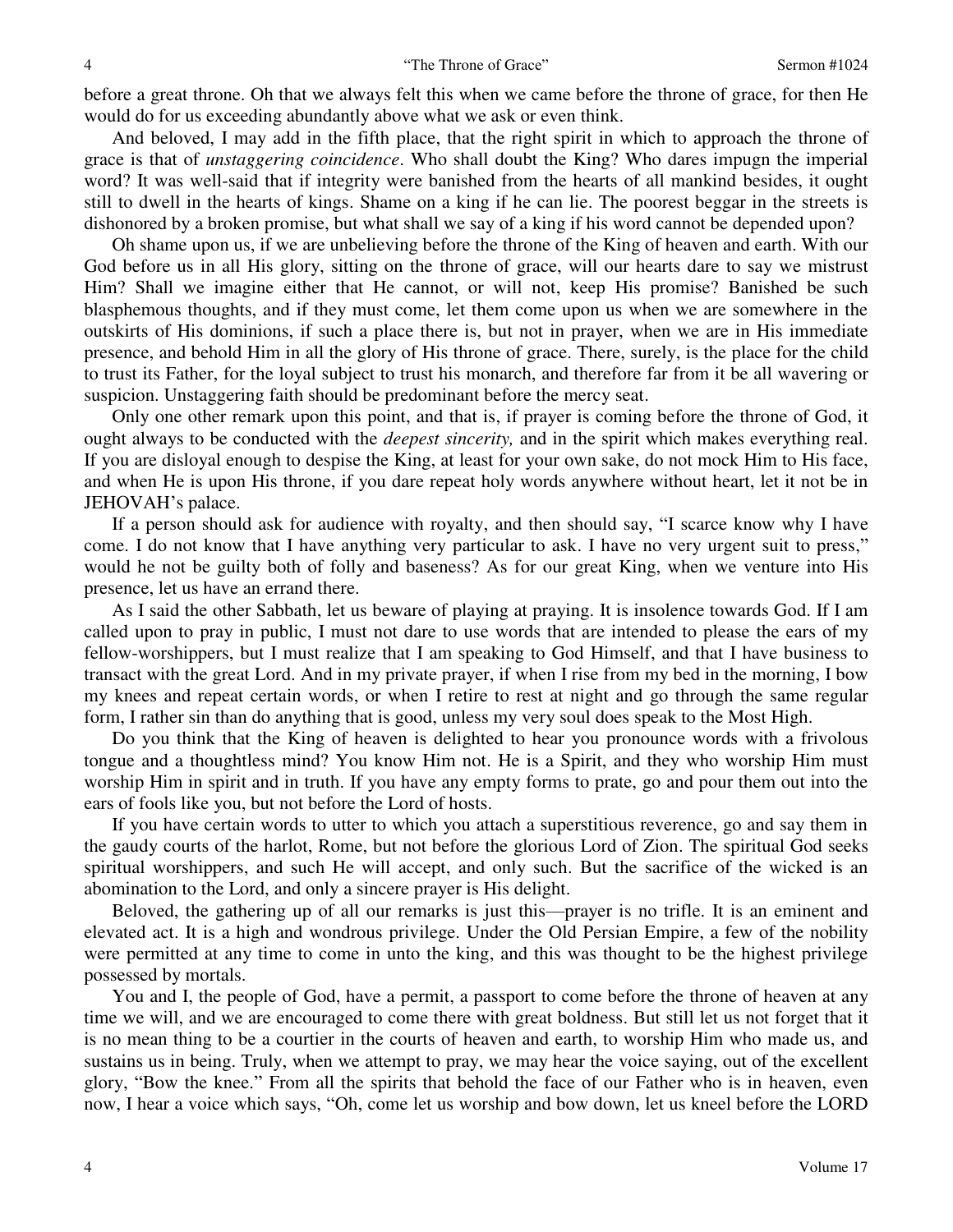our maker, for he is our God, and we are the people of his pasture and the sheep of his hand. O worship the LORD in the beauty of holiness; fear before him all the earth."

**II.** Lest the glow and brilliance of the word "throne" should be too much for mortal vision, our text now presents us with the soft, gentle radiance of that delightful word, "GRACE."

We are called to the throne of grace, not to the throne of law. Rocky Sinai once was the throne of law, when God came to Paran with ten thousand of His holy ones. Who desired to draw near to that throne? Even Israel might not. Boundaries were set about the mount, and if but a beast touched the mount, it was stoned or thrust through with a dart. O you self-righteous ones, who hope that you can obey the law, and think that you can be saved by it, look to the flames that Moses saw, and shrink, and tremble, and despair. To that throne we do not come now, for through Jesus the case is changed. To a conscience purged by the precious blood there is no anger upon the divine throne, though to our troubled minds—

> *"Once it was a seat of burning wrath, And shot devouring flames. Our God appeared a consuming fire, And jealous was His name."*

And blessed be God, we are not this morning to speak of the throne of ultimate justice. Before that we shall all come, and as many of us as have believed will find it to be a throne of grace as well as of justice, for He who sits upon that throne shall pronounce no sentence of condemnation against the man who is justified by faith.

But I have not to call you this morning to the place from where the resurrection trumpet shall ring out so shrill and clear. Not yet do we see the angels with their vengeful swords come forth to smite the foes of God. Not yet are the great doors of the pit opened to swallow up the enemies who would not have the Son of God to reign over them. We are still on praying ground, and pleading terms with God, and the throne to which we are bidden to come, and of which we speak at this time, is the throne of grace.

It is a throne set up on purpose for the dispensation of grace. A throne from which every utterance is an utterance of grace. The scepter that is stretched out from it is the silver scepter of grace. The decrees proclaimed from it are purposes of grace. The gifts that are scattered down its golden steps are gifts of grace, and He who sits upon the throne is grace itself. It is the throne of grace to which we approach when we pray, and let us for a moment or two think this over, by way of consolatory encouragement to those who are beginning to pray. Indeed, to all of us who are praying men and women.

If in prayer I come before the throne of grace, then *the faults of my prayers will be overlooked*. In the beginning of your praying, dear friends, you feel as if you do not pray. The groanings of your spirit, when you rise from your knees, are such that you think there is nothing in them. What a blotted, blurred, smeared prayer it is. Never mind, you have not come to the throne of justice, else when God perceived the fault in the prayer, He would spurn it. Your broken words, your gasps, and stammering are before a throne of grace.

When any one of us has presented his best prayer before God, if we saw it as God sees it, there is no doubt we would have great lamentation over it, for there is enough sin in the best prayer that was ever prayed to secure its being cast away from God. But it is not a throne of justice, I say again, and here is the hope for our lame, limping supplications. Our condescending King does not maintain a stately etiquette in His court like that which has been observed by princes among men, where a little mistake or a flaw would secure the petitioner's being dismissed with disgrace. Oh, no.

The faulty cries of His children are not severely criticized by Him. The Lord High Chamberlain of the palace above, our Lord Jesus Christ, takes care to alter and amend every prayer before He presents it. He makes the prayer perfect with His perfection, and prevalent with His own merits. God looks upon the prayer, as presented through Christ, and forgives all its own inherent faultiness. How this ought to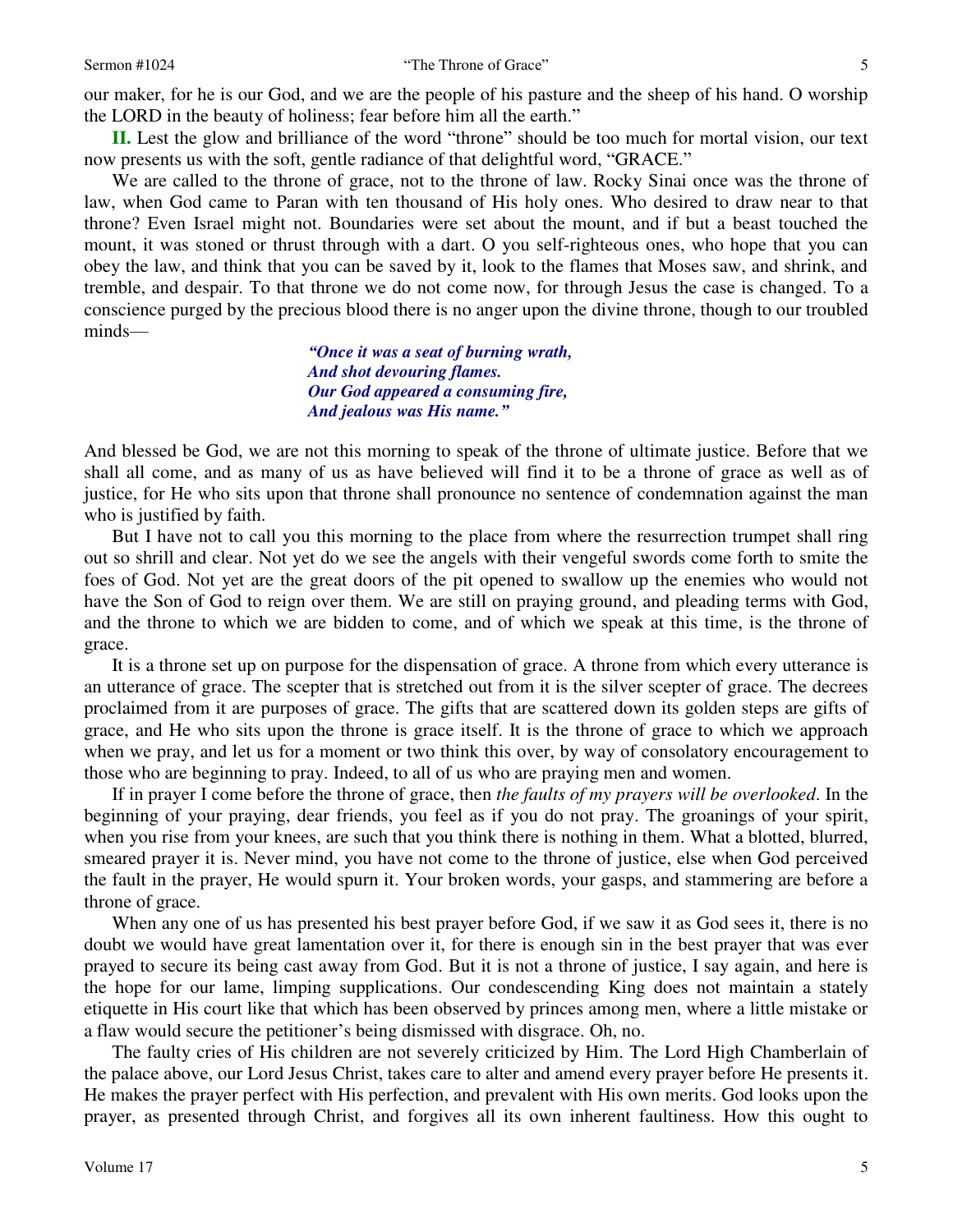encourage any of us who feel ourselves to be feeble, wandering, and unskillful in prayer. If you cannot plead with God as sometimes you did in years gone by, if you feel as if somehow or other you have grown rusty in the work of supplication, never give up, but come still, yea, and come more often, for it is not a throne of severe criticism, it is a throne of grace to which you come.

Then, further, inasmuch as it is a throne of grace, *the faults of the petitioner himself shall not prevent the success of his prayer*. Oh, what faults there are in us! To come before the throne of God how unfit we are. We, who are all defiled with sin within and without! Dare any of you think of praying were it not that God's throne is a throne of grace? If you could, I confess I could not. An absolute God, infinitely holy and just, could not in consistency with His divine nature answer any prayer from such a sinner as I am, were it not that He has arranged a plan by which my prayer comes up no longer to a throne of absolute justice, but to a throne which is also the mercy seat, the propitiation, the place where God meets sinners, through Jesus Christ. Ah, I could not say to you, "Pray," not even to you saints, unless it were a throne of grace, much less could I talk of prayer to you sinners.

But now I will say this to every sinner here, though he should think himself to be the worst sinner that ever lived, cry unto the Lord and seek Him while He may be found. A throne of grace is a place fitted for you. Go to your knees. By simple faith, go to your Savior, for He, He it is who is the throne of grace. It is in Him that God is able to dispense grace unto the guiltiest of mankind. Blessed be God, neither the faults of the prayer, nor yet of the suppliant shall shut out our petitions from the God who delights in broken and contrite hearts.

If it is a throne of grace, then *the desires of the pleader will be interpreted*. If I cannot find words in which to utter my desires, God in His grace will read my desires without the words. He takes the meaning of His saints, the meaning of their groans. A throne that was not gracious would not trouble itself to make out our petitions, but God, the infinitely gracious one, will dive into the soul of our desires, and He will read there what we cannot speak with the tongue. Have you never seen the parent, when his child is trying to say something to him, and he knows very well what it is the little one has got to say, help him over the words, and utter the syllables for him? And if the little one has half-forgotten what he would say, you have seen the father suggest the word, and so the Ever-Blessed Spirit, from the throne of grace, will help us and teach us words, nay, write in our hearts the desires themselves.

We have in Scripture instances where God puts words into sinners' mouths. "Take with you words," says he, "and say unto him, 'Receive us graciously and love us freely.'" He will put the desires, and put the expression of those desires into your spirit by His grace. He will direct your desires to the things which you ought to seek for. He will teach you your wants, though as yet you know them not. He will suggest to you His promises that you may be able to plead them. He will, in fact, be Alpha and Omega to your prayers, just as He is to your salvation, for as salvation is of grace from first to last, so the sinner's approach to the throne of grace is of grace from first to last. What comfort this is. Will we not, my dear friends, with greater boldness draw near to this throne, as we suck out the sweet meaning of this precious word, "The throne of grace"?

If it is a throne of grace, then *all the wants of those who come to it will be supplied*. The King from off such a throne will not say, "You must bring to Me gifts. You must offer to Me sacrifices." It is not a throne for receiving tribute. It is a throne for dispensing gifts. Come then, you who are poor as poverty itself. Come, you who have no merits, and are destitute of virtues. Come, you who are reduced to a beggarly bankruptcy by Adam's fall and by your own transgressions. This is not the throne of majesty which supports itself by the taxation of its subjects, but a throne which glorifies itself by streaming forth like a fountain with floods of good things. Come you, now, and receive the wine and milk which are freely given, yea, come buy wine and milk without money, and without price. All the petitioner's wants shall be supplied, because it is a throne of grace.

And so, *all the petitioner's miseries shall be compassionated.* Suppose I come to the throne of grace with the burden of my sins? There is one on the throne who felt the burden of sin in ages long gone by, and has not forgotten its weight. Suppose I come loaded with sorrow? There is one there who knows all

6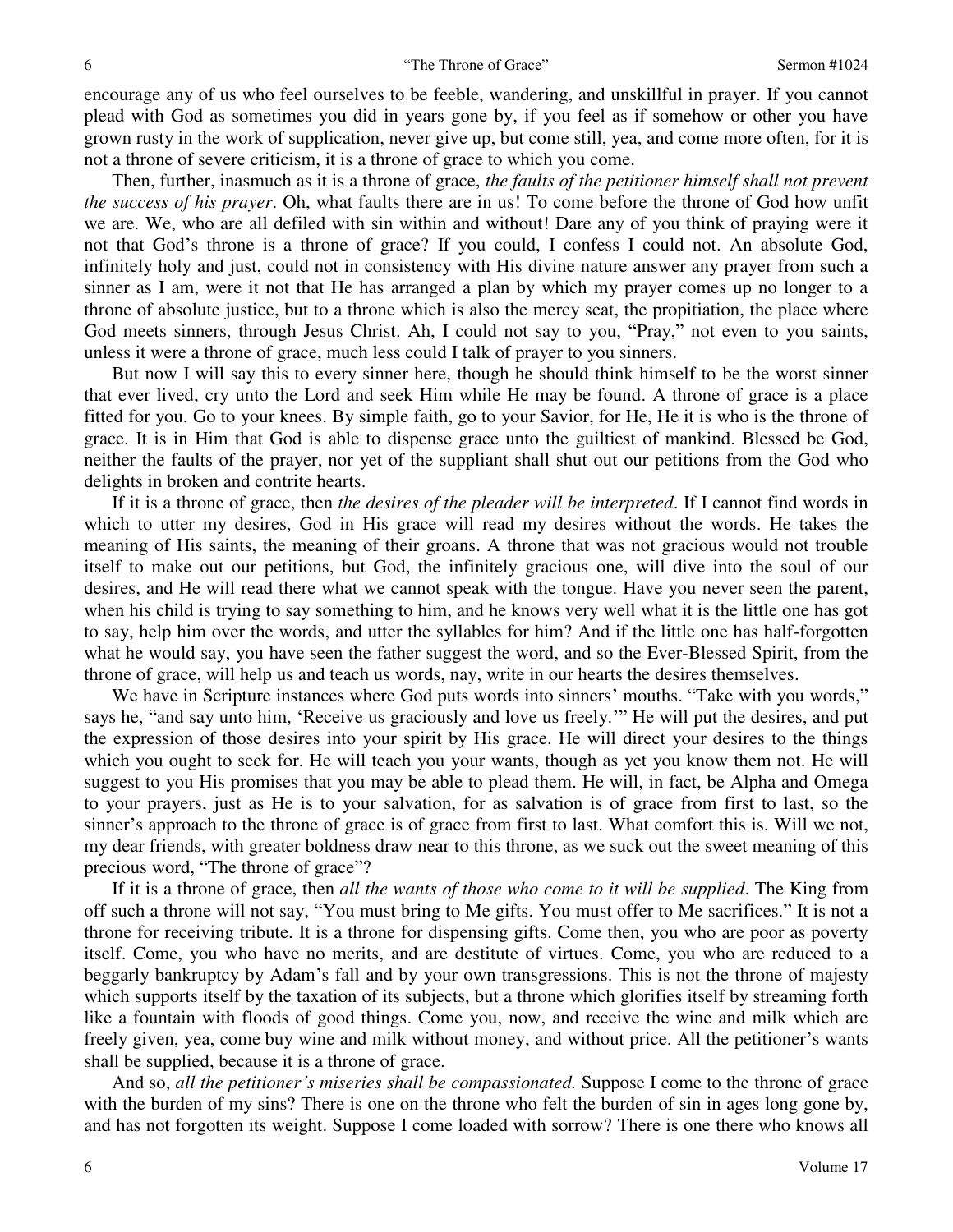the sorrows to which humanity can be subjected. Am I depressed and distressed? Do I fear that God Himself has forsaken me? There is One upon the throne who said, "My God, my God, why have you forsaken me?" It is a throne from which grace delights to look upon the miseries of mankind with tender eye, to consider them, and to relieve them. Come, then. Come, then. Come then, you who are not only poor, but wretched. You whose miseries make you long for death, and yet dread it. You captive ones, come in your chains. You slaves, come with the irons upon your souls. You who sit in darkness, come forth all blindfolded as you are. The throne of grace will look on you if you cannot look on it, and will give to you, though you have nothing to give in return and will deliver you, though you cannot raise a finger to deliver yourself.

"The throne of grace." The word grows as I turn it over in my mind, and to me it is a most delightful reflection that if I come to the throne of God in prayer, I may feel a thousand defects, but yet there is hope. I usually feel more dissatisfied with my prayers than with anything else I do. I do not believe that it is an easy thing to pray in public so as to conduct the devotions of a large congregation aright. we sometimes hear persons commended for preaching well, but if any shall be enabled to pray well, there will be an equal gift and a higher grace in it.

But brethren suppose in our prayers there should be defects of knowledge? It is a throne of grace, and our Father knows that we have need of these things. Suppose there should be defects of faith? He sees our little faith, and still does not reject it, small as it is. He does not in every case measure out His gifts by the degree of our faith, but by the sincerity and trueness of faith. And if there should be grave defects in our spirit even, and failures in the fervency, or in the humility of the prayer, still, though these should not lie there, and are much to be deplored, grace overlooks all this, forgives all this, and still its merciful hand is stretched out to enrich us according to our needs. Surely this ought to induce many to pray who have not prayed, and should make us who have been long accustomed to use the consecrated art of prayer, to draw near with greater boldness than ever to the throne of grace.

**III.** But now regarding our text as a whole, it conveys to us the idea of GRACE ENTHRONED.

It is a throne and who sits on it? It is grace personified that is here installed in dignity, and truly, today grace is on a throne. In the Gospel of Jesus Christ, grace is the most predominant attribute of God. How comes it to be so exalted? We reply, grace has a throne *by conquest*. Grace came down to earth in the form of the Well-beloved, and it met with sin. Long and sharp was the struggle and grace appeared to be trampled under foot of sin, but grace at last seized sin, threw it on its own shoulders, and though all but crushed beneath the burden, grace carried sin up to the cross, and nailed it there, slew it there, put it to death forever, and triumphed gloriously. For this cause, at this hour, grace sits on a throne, because it has conquered human sin, has borne the penalty of human guilt, and overthrown all its enemies.

Grace, moreover, sits on the throne because it has established itself there *by right*. There is no injustice in the grace of God. God is as just when He forgives a believer, as when He casts a sinner into hell. I believe in my own soul that there is as much, and as pure a justice in the acceptance of a soul that believes in Christ, as there will be in the rejection of those souls who die impenitent, and are banished from JEHOVAH's presence. The sacrifice of Christ has enabled God to be just and yet the justifier of him that believes. He who knows the word, "substitution," and can spell its meaning aright, will see that there is nothing due to punitive justice from any believer, seeing that Jesus Christ has paid all the believer's debts, and now God would be unjust if He did not save those for whom Christ vicariously suffered, for whom His righteousness was provided, and to whom it is imputed. Grace is on the throne by conquest, and sits there by right.

Grace is enthroned this day, brethren, because Christ has finished His work, and gone into the heavens. It is enthroned *in power*. When we speak of its throne, we mean that it has unlimited might. Grace sits not on the footstool of God. Grace stands not in the courts of God, but it sits on the throne. It is the reigning attribute. It is the King today. This is the dispensation of grace, the year of grace. Grace reigns through righteousness unto eternal life. We live in the era of reigning grace, for seeing He ever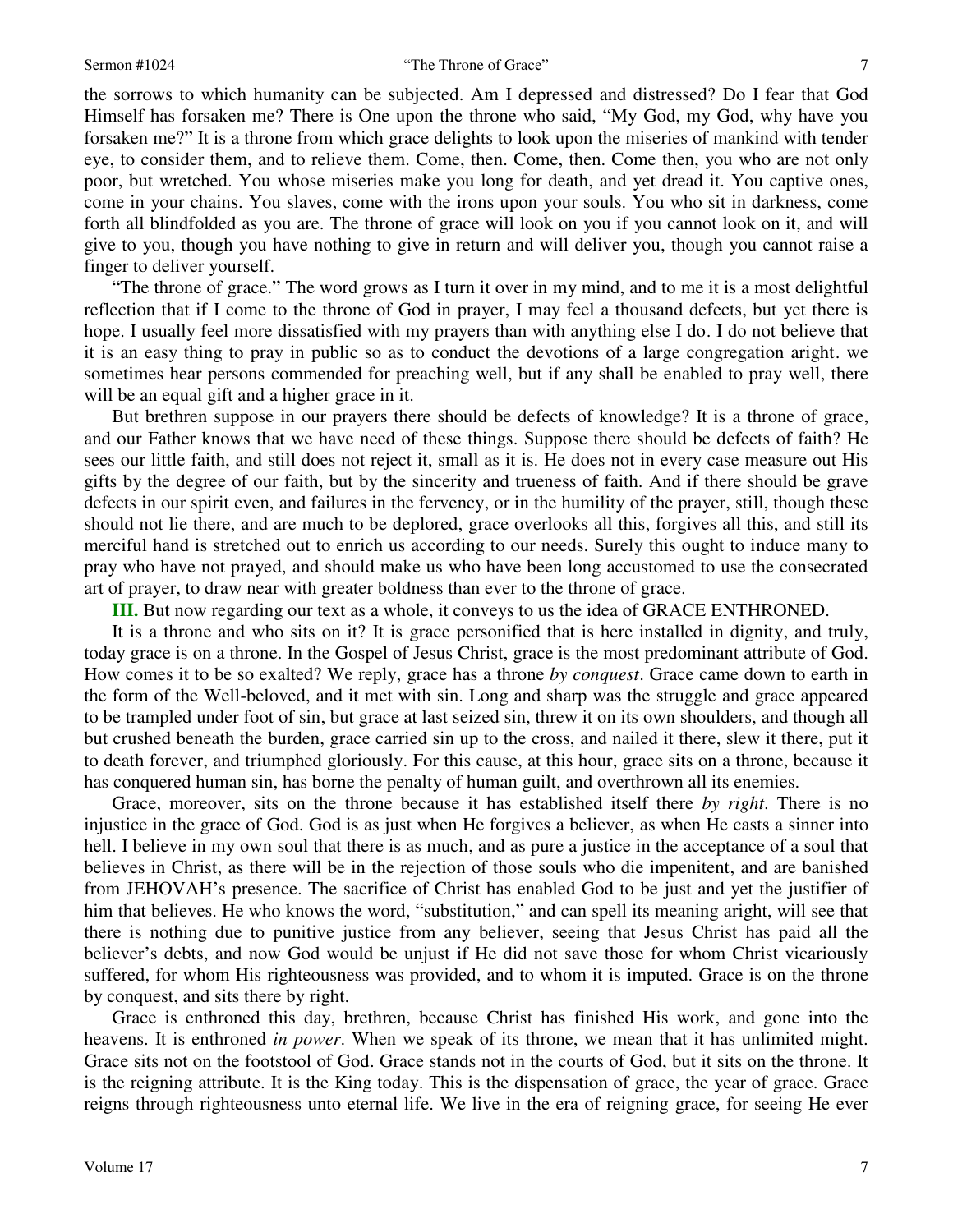lives to make intercession for the sons of men, Jesus is able also to save them to the uttermost who come unto God by Him.

Sinner, if you were to meet grace in the by-way, like a traveler on his journey, I would bid you make its acquaintance, and ask its influence. If you should meet grace as a merchant on the exchange, with treasure in its hand I would bid you court its friendship, for it will enrich you in the hour of poverty. If you should see grace as one of the peers of heaven, highly exalted, I would bid you seek to get its ear.

But oh, when grace sits on the throne, I beseech you close in with it at once. It can be no higher. It can be no greater, for it is written "God is love," which is an alias for grace. Oh come and bow before it. Come and adore the infinite mercy and grace of God. Doubt not, halt not, hesitate not. Grace is reigning. Grace is God. God is love.

Oh that you, seeing grace is thus enthroned, would come and receive it. I say then that grace is enthroned by conquest, by right, and by power, and I will add, it is enthroned in glory, for God glorifies His grace. It is one of His objects now to make His grace illustrious. He delights to pardon penitents, and so to show His pardoning grace. He delights to look upon wanderers and restore them, to show His reclaiming grace. He delights to look upon the broken-hearted and comfort them, that He may show His consoling grace.

There is grace to be had of various kinds, or rather the same grace acting in different ways, and God delights to make His grace glorious. There is a rainbow round about the throne like unto an emerald, the emerald of His compassion and His love. O happy souls that can believe this and believing it can come at once and glorify grace by becoming instances of its power.

**IV.** Lastly, our text, if rightly read, has in it SOVEREIGNTY RESPLENDENT IN GLORY—THE GLORY OF GRACE.

The mercy seat is a throne, though grace is there, it is still a throne. Grace does not displace sovereignty. Now the attribute of sovereignty is very high and terrible—its light is like a jasper stone, most precious, and like a sapphire stone, or, as Ezekiel calls it, "The terrible crystal." Thus says the King, the Lord of hosts, "I will have mercy on whom I will have mercy, and I will have compassion on whom I will have compassion." "Who are you, O man that replies against God? Shall the thing formed say to him who formed it, 'Why have you made me thus?'" "Has not the potter power over the clay to make of the same lump one vessel unto honor, and another unto dishonor?" These are great and terrible words, and are not to be answered. He is a King, and He will do as He wills. None shall stay His hand or say unto Him, "What are you doing?"

But ah! lest any of you should be downcast by the thought of His sovereignty, I invite you to the text. It is a throne—there is sovereignty. But to every soul that knows how to pray, to every soul that by faith comes to Jesus, the true mercy seat, divine sovereignty wears no dark and terrible aspect, but is full of love. It is a throne of grace from which I gather that the sovereignty of God to a believer, to a pleader, to one who comes to God in Christ, is always exercised in pure grace.

To you, to you who come to God in prayer, the sovereignty always runs thus, "I will have mercy on that sinner, though he deserves it not, though in him there is no merit, yet because I can do as I will with My own, I will bless him. I will make him My child. I will accept him. He shall be Mine in the day when I make up My jewels." On the mercy seat God never executed sovereignty otherwise than in a way of grace. He reigns, but in this case, grace reigns through righteousness unto eternal life by Jesus Christ our Lord.

There are these two or three things to be thought of, and I have done. On the throne of grace sovereignty has placed itself under bonds of love. I must speak with words choice and picked here, and I must hesitate and pause to get right sentences, lest I err while endeavoring to speak the truth in plainness. God will do as He wills, but on the mercy seat He is under bonds—bonds of His own making, for He has entered into covenant with Christ, and so into covenant with His chosen. Though God is and ever must be a sovereign, He never will break His covenant, nor alter the Word that is gone out of His mouth. He cannot be false to a covenant of His own making. When I come to God in Christ, to God on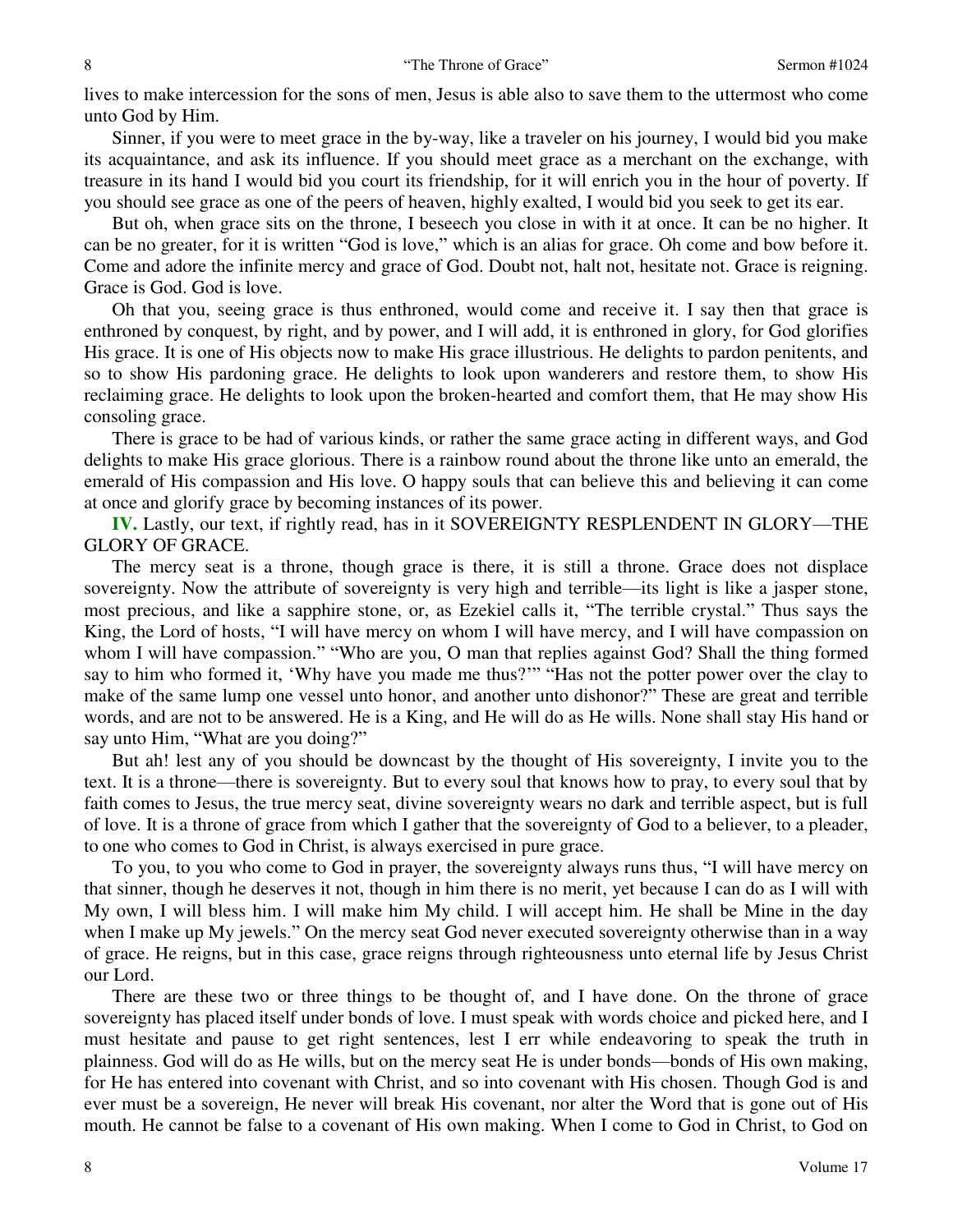9

the mercy seat, I need not imagine that by any act of sovereignty God will set aside His covenant. That cannot be, it is impossible.

Moreover, on the throne of grace, God is again bound to us by His promises. The covenant contains in it many gracious promises, exceeding great and precious. "Ask and it shall be given you; seek and you shall find; knock and it shall be opened unto you." Until God had said that word or a word to that effect, it was at His own option to hear prayer or not, but it is not so now. For now, if it is true prayer offered through Jesus Christ, His truth binds Him to hear it.

A man may be perfectly free, but the moment he makes a promise, he is not free to break it, and the everlasting God will not break His promise. He delights to fulfill it. He has declared that all His promises are yea and amen in Christ Jesus. But for our consolation, when we survey God under the high and terrible aspect of a sovereign, we have this to reflect on, that He is under covenant bonds of promise to be faithful to the souls who seek Him. His throne must be a throne of grace to His people.

And once more, and sweetest thought of all, every covenant promise has been endorsed and sealed with blood, and far be it from the everlasting God to pour scorn upon the blood of His dear Son. When a king has given a charter to a city, he may before have been absolute, and there may have been nothing to check his prerogatives, but when the city has its charter, then it pleads its rights before the king.

Even thus God has given to His people a charter of untold blessing, bestowing upon them the sure mercies of David. Very much of the validity of a charter depends upon the signature and the seal, and my brethren, how sure is the charter of covenant grace. The signature is the handwriting of God Himself, and the seal is the blood of the Only-Begotten. The covenant is ratified with blood, the blood of His own dear Son.

It is not possible that we can plead in vain with God when we plead the blood-sealed covenant, ordered in all things and sure. Heaven and earth shall pass away, but the power of the blood of Jesus with God can never fail. It speaks when we are silent, and it prevails when we are defeated. Better things than that of Abel does it ask for, and its cry is heard. Let us come boldly, for we bear the promise in our hearts. When we feel alarmed because of the sovereignty of God, let us cheerfully sing,

> *"The Gospel bears my spirit up, A faithful and unchanging God Lays the foundation for my hope In oaths, and promises, and blood."*

May God the holy Spirit help us to use aright from this time forward, "The throne of grace." Amen.

Rome, December 7, 1871

# *TO MY BELOVED CHURCH AND FRIENDS IN GENERAL.*

Beloved in the Lord, having felt it to be my duty to leave England for a short time to prevent a return of my former complaint, I am bound gratefully to acknowledge the good hand of the Lord upon me during my short sojourn abroad. I hope to return in a brief season, so strengthened as to continue to labor on for a considerable period without another pause. I take this opportunity of thanking my affectionate church and kind friends, for their innumerable acts of generous sympathy, in aiding our College and Orphanage, and especially for those many prayers which were turned to my comfort and healing in my late illness, and are the means of my upholding in my ever-growing service for the Lord. The Lord return into their bosoms a thousand-fold the good which faithful friends have implored for me, and make me far more than ever the means of blessing to them by my ministry.